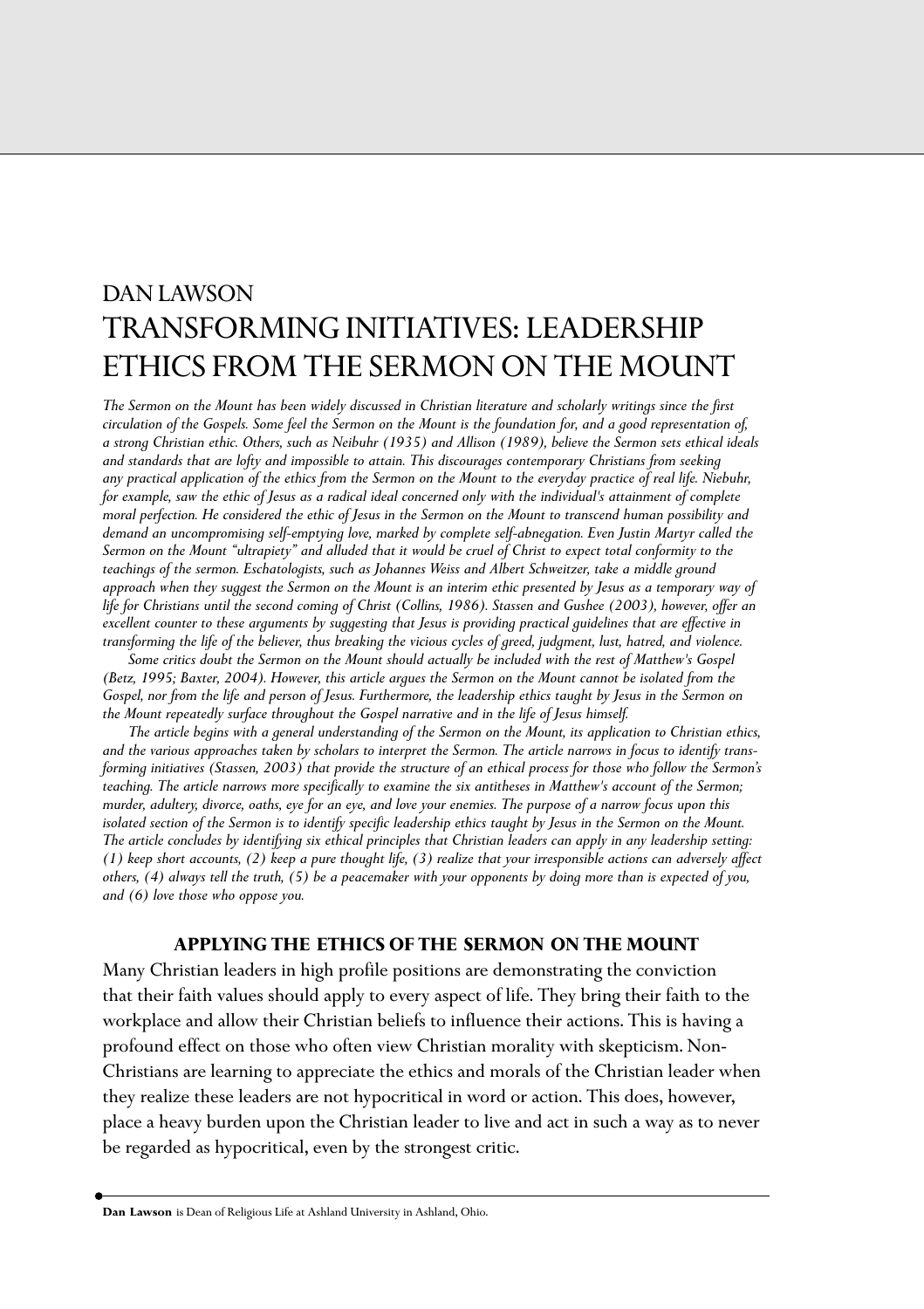In some cases, sinful human nature gets in the way of our Christian example. This may cause others to see no discernable difference between the ethics of Christian leaders and the ethics of non-Christian leaders. To help us with this struggle, Jesus provides us with some transforming initiatives in the Sermon on the Mount that can help any leader become a better, more highly respected leader. Jesus taught that we should

- 1. Keep short accounts with other people and settle disputes and conflicts quickly before they escalate.
- 2. Keep a pure thought life. Eliminate the temptation of illicit sexual thoughts toward others.
- 3. Respect marriage, and/or, your irresponsible actions can adversely affect others.
- 4. Always tell the truth and do not make promises you cannot keep.
- 5. Be a peacemaker with your opponents, and do more than is expected of you.
- 6. Love your opponents and show genuine concern for them.

## **The Context of the Christian Ethic**

In Matthew's account of the Sermon, Jesus states that he did not come to abolish the Judaic laws, but to fulfill them (Matthew 5:17). This statement sets the scene for the rest of the Gospel and invites the reader to observe and evaluate the life and conduct of Jesus in light of the Sermon on the Mount. The remainder of Matthew's Gospel portrays Jesus living the principles he taught in that sermon. He demonstrates love for his (spiritual) enemies (5:43-48) by associating with known sinners such as tax collectors and prostitutes. He repeatedly demonstrated his principles concerning prayer and fasting (6:5-18), and his example of turning the other cheek (5:39) is transparently obvious in his crucifixion (26:67, 68; 27:30). In short, Jesus lived his core values in every aspect of his life.

Many Christians today cite Scripture verses out of context to illustrate their core values and support their legalistic, pious attitudes. They carry these snippets of Scripture like a banner into their workplace and hang them as plaques upon their walls as an excuse to attack and condemn the actions of unethical colleagues. However, when we derive moral guidelines from de-contextualized parts of Scripture, the result tends to be legalistic and lifeless. Rossouw (1994) writes, "Simply citing a chapter and verse for the moral statement you are making is not sufficient to make a Christian ethic. . . . Adhering to a Christian ethic is not the same as adhering to a set of Christian moral values" (p. 562).

Hauerwas (1981) continues this concept by arguing that the Christian ethic is not a morality, but rather a response that follows upon seeing reality through the Christian faith. Fedler (2006) writes, "Jesus is calling his followers to a higher righteousness that involves a transformation of the entire person, not just their actions" (p. 34). Actions or motives, in and of themselves, are not inherently moral or immoral. They derive their moral status from a prior understanding of the context in which they appear (Rossouw, 1994). To say that something is good or bad only makes sense when one is able to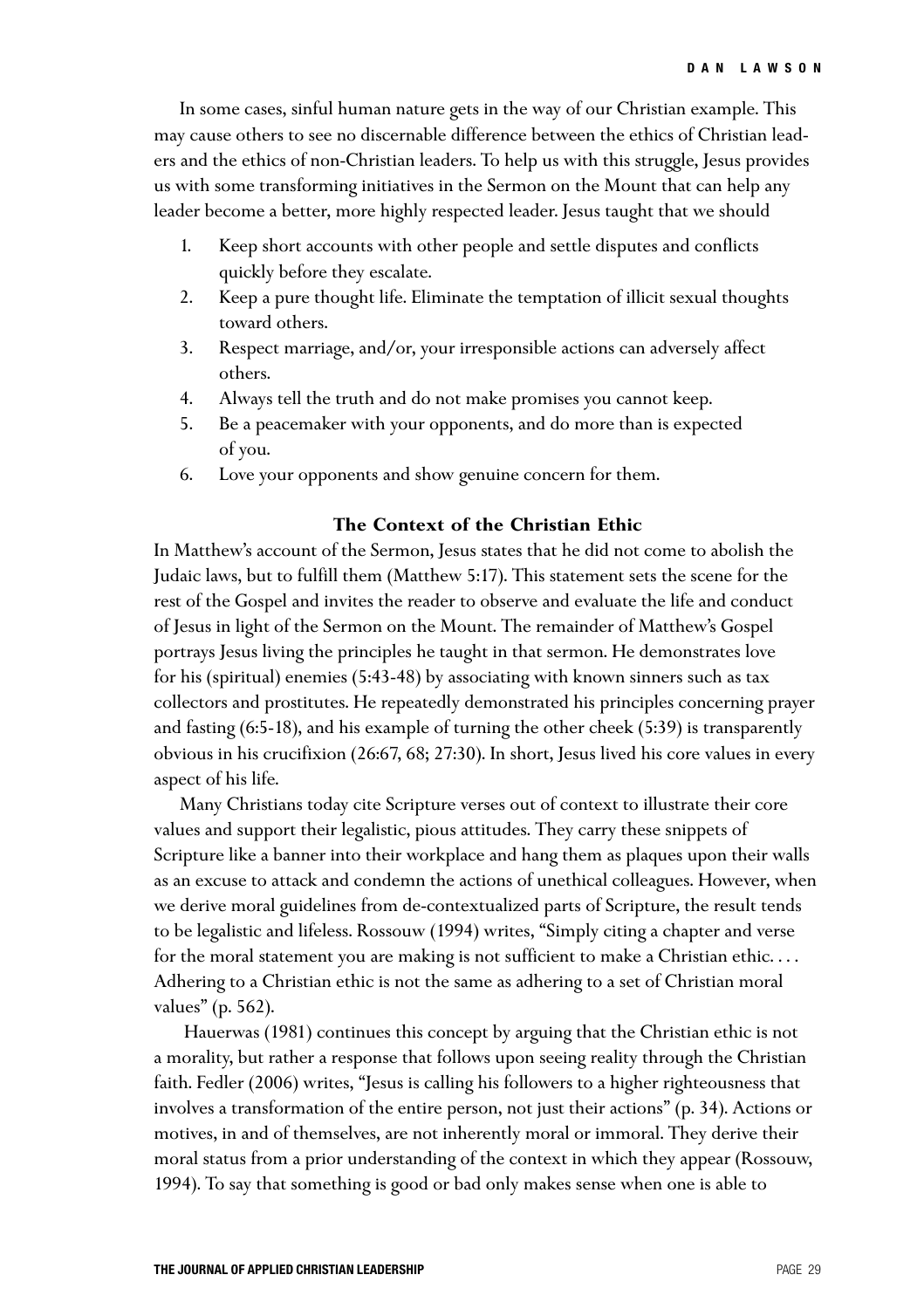explain good or bad (Leahy, 1986; Treddenick, 1978; Williams & Murphy, 1992). In this sense, ethics provide us with a basis for explaining what is good or bad. Since the Christian ethic derives its basis from the teachings of Christ, it is the entirety of Christ's teachings and not only a selected passage, such as the Sermon on the Mount, that identifies what is good or bad to the Christian man or woman. This article focuses upon the Sermon on the Mount; however, it should be noted that an effective Christian ethic cannot be so narrow and myopic as to focus exclusively on this sermon. Instead, the Christian ethic must encompass the entirety of the life and teachings of Christ.

## **Approaches to the Sermon on the Mount**

There are those who seek to understand the Sermon on the Mount as a collection of ethical maxims. Inevitably, they evaluate the Sermon as a code of law. Subsequently they de-contextualize the sermon from the rest of Scripture and dispute among themselves as to the type of law contained in the Sermon.

Others, such as American ethicist Reinhold Niebuhr (1935), see the Sermon on the Mount as an impossible ethical ideal, which serves only to illustrate the sinfulness of humanity. They see the Sermon on the Mount as a pedagogical device used by Jesus to reveal humanity as sinners that stand in need of redemption. Niebuhr saw the ethic of Jesus as a radical ideal concerned only with the individual's attainment of complete moral perfection. He considered the ethic of Jesus in the Sermon on the Mount to transcend human possibility and demand an uncompromising self-emptying love, marked by complete self-abnegation.

Dale Allison (1989) also follows this line of thinking when he cites the work of Justin Martyr, holding that the sermon presents so high an ideal that no one can keep its commands. He joins with Justin Martyr in calling the sermon "ultrapiety."

One problem with this approach is that many will use this argument as an excuse to avoid the hard work of trying to transform their lives in conformity to the pattern of Christ (Fedler, 2006). If the principles are impossible to attain, why even try? Stassen and Gushee (2003) provide an excellent counter to this argument by suggesting that Jesus is providing practical guidelines that are effective in transforming the life of the believer, thus breaking the vicious cycles of greed, judgment, lust, hatred, and violence. They write, "Jesus taught practice norms. They are not merely inner attitudes, vague intentions, or moral convictions only, but regular practices to be engaged" (Stassen & Gushee, p. 136).

Finally, eschatologists, such as Johannes Weiss and Albert Schweitzer, see the Sermon on the Mount as an interim ethic "developed and proclaimed as a temporary way of life by Jesus under the pressure of an imminent Parousia" (the eschatological second coming of Christ) (Collins, 1986, p. 224). The danger in this approach is the suggestion that these teachings might be seen as rules, regulations, and requirements that a believer must rigidly keep in order to qualify for heaven rather than presenting the teachings of Christ as a way of living that permeates the life of the believer. The Christian faith is not about maintaining a list of "dos and don'ts" in order to prove your self-worth and goodness. Instead, the Christian faith should be a way of life that governs, guides, and saturates the character of the individual believer as well as the faith community in general.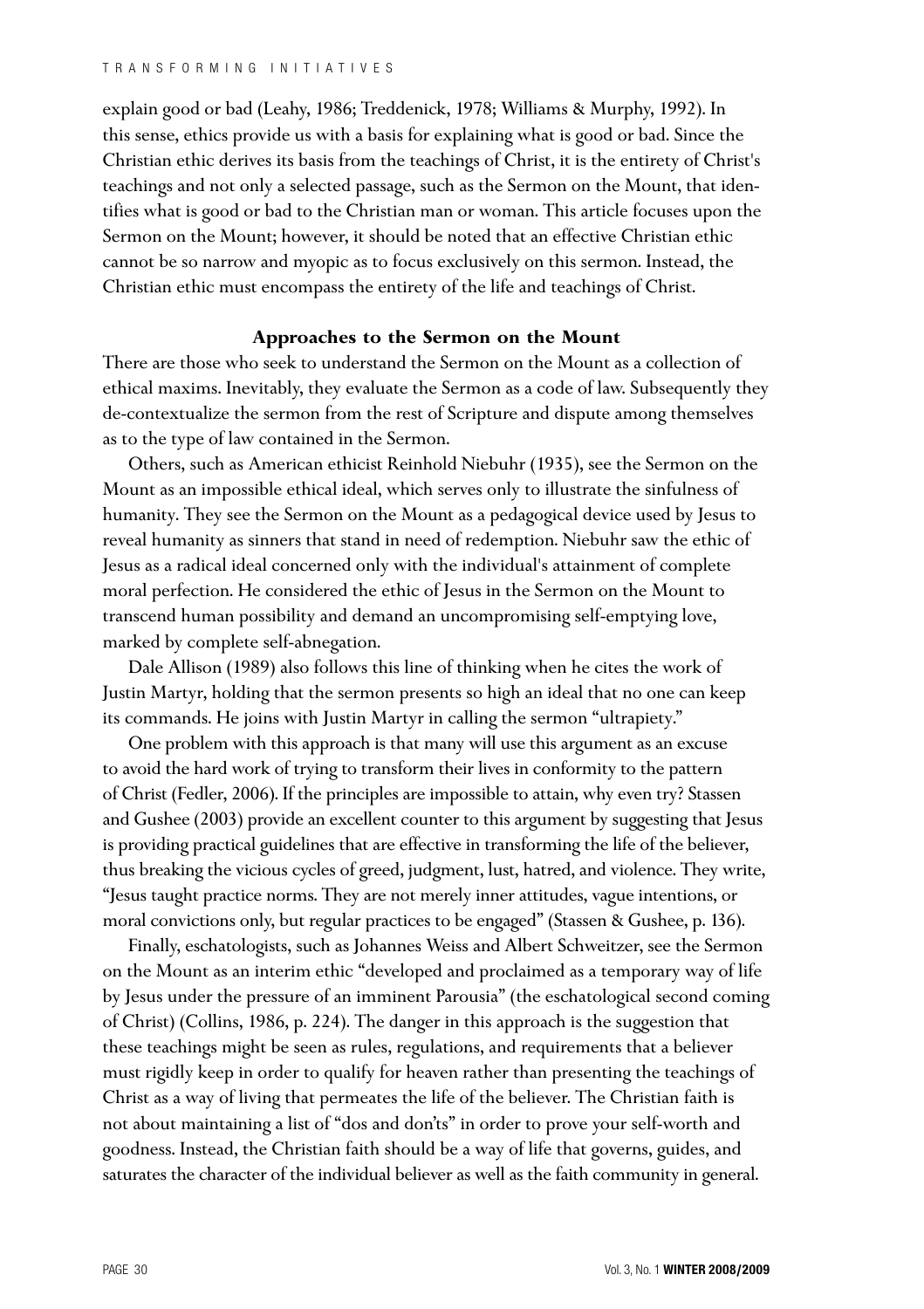### Transforming Initiatives

Stassen (2003) presents a solid approach to the Sermon on the Mount by identifying a triadic structure within each pericope (passage of Scripture). He supports those who see a "careful craftsmanship and striking symmetry in the way the pericopes are grouped" (Stassen, 2003, p. 267). Stassen writes, "The first member of each triad is traditional righteousness. The second member is a diagnosis of a vicious cycle and its consequence. The third member is a transforming initiative that points the way to deliverance from the vicious cycle" (p. 268). These transforming initiatives identified by Stassen become the focus of this article in the examination of the leadership principles drawn from the six antitheses (5:21-48) taught by Jesus in the Sermon on the Mount.

## **The Christian faith is not about maintaining a list of "dos and don'ts" in order to prove your self-worth and goodness.**

Stassen (2003) argues that when the focus for interpreting the Sermon on the Mount is only upon the prohibition of such things as anger and lust, the teaching is primarily negative and the sermon becomes a series of impossible ideals seen in the arguments mentioned above. Instead, Stassen would rather approach the sermon in a positive

way, focusing upon the deliverance that these transforming initiatives can supply. Furthermore, by emphasizing the prohibition, the focus is upon the hard human effort to comply with the demands of renunciation rather than the gracious deliverance that God provides. Perhaps the most piercing argument from Stassen is his suggestion that emphasis upon prohibitions, and subsequently interpreting the teaching of Jesus as impossible demands and high ideals, will cause the Christian to "praise Jesus for his high idealism while actually following some other ethic, a condition most accurately called hypocrisy, which Jesus did not favor" (Stassen, 2003, p. 269).

### *The Six Antitheses*

If the teachings of Christ do not destroy the law, but actually bring it to fulfillment, how might we apply these teachings in the contemporary world of today? The remainder of this article will examine the six antitheses (Matthew 5:21-48) immediately following Jesus' proclamation that he came to fulfill the law (5:17). The purpose is to extract leadership ethics from the transforming initiatives (Stassen, 2003) contained within each of the antitheses.

Calling these six teachings antitheses is a bit misleading. As Fedler (2006) points out, "an antithesis is analogous to an opposite, and Jesus is certainly not proclaiming the opposite of the original law" (p. 169). Jesus is not contradicting the law, but rather intensifying it by calling for a standard higher than that of the Pharisees. For example, the law forbids murder (5:21), prohibits adultery (5:27), restricts divorce (5:31), condemns swearing falsely (5:33), restricts revenge (5:38), and commands love for (some) neighbors (5:43). Jesus did not reject those ancient laws, but instead rejects any interpretation that is satisfied with external limits on the expression of anger, lust, deceit, revenge, and selfcenteredness. This approach to righteousness leaves "the moral agent untouched by its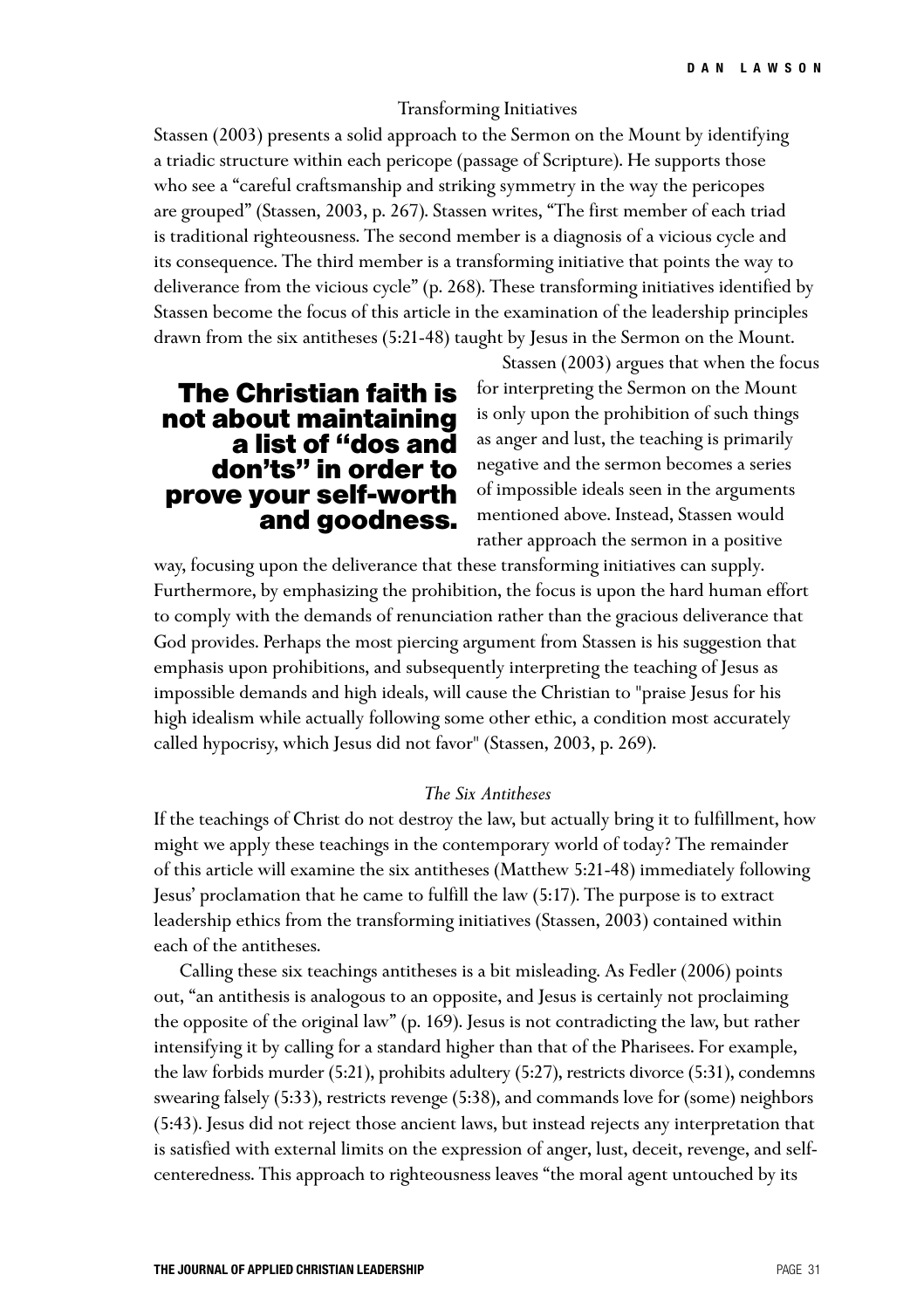attention to the limits of conduct, so that even observance of the Law can be grudging the external" (Verhey, 2002, p. 412). That is to say, a person can simply satisfy these external requirements while the inner heart of the person remains untouched. Verhey states it in this way:

In the righteousness that exceeds "that of the scribes" (Matt. 5:20) people will be disposed to reconcile with their neighbors, not to be angry with them (Matt. 5:21-26). They will be disposed to chastity, not to reduce the neighbor to a sexual object (5:27-30). They will be eager for fidelity, not for divorce (5:33-37). They will be eager for peace, not revenge (5:38-42). And they will be ready to love even the enemy, even the one who is hardly ready to return their kindness (5:43-47). So they will "fulfill" the Law and the prophets (5:17); so they will be "children of your Father in heaven" (5:45), the "light of the world," and that most political of images, "a city built on a hill" that "cannot be hid" (5:14). (p. 412)

The six antitheses are countercultural principles that radicalize the demands of the law. They outline an identity for the followers of Christ that is not to be mistaken for a new legality. They suggest a character on the part of the followers of Christ that overcomes anger with reconciliation (5:21-26), disciplines lust (5:27-30), honors marriage through lifelong fidelity (5:31-32), and loves those they might otherwise hate (5:43-48). It may appear that this is a new, revolutionary ethic for Christians, but it is, at the same time, a fulfillment of the deepest truth of the Old Testament Laws. These six antitheses, as well as the rest of the Sermon on the Mount, challenge the radical, countercultural community that Jesus is calling into existence, to live a righteousness that is higher than the traditional teachings of the Pharisees. Collins (1986) is quick to point out that these six antitheses are not exhaustive, but rather illustrative. They are an effort on the part of Jesus to acknowledge the totality of God's original will.

These six antitheses have often baffled those who seek to follow the will of Christ. They appear very clear in the requirements Jesus is making of his followers, yet they are extremely difficult, if not impossible to keep. As a result, some have proposed the interpretations mentioned earlier that mitigate the hard demands of the text. All of these interpretations fall short in that they drastically underestimate God's ability to reconcile humanity to himself. They posit either an impossibility to please God or a complete inability on the part of humans to grow in moral character. This article argues that it is possible for humans to learn from these six antitheses if we interpret them in the manner in which Jesus intended.

In each of the six antitheses, Jesus sets the contrast between the traditional, externalistic teaching of the law and his fulfillment ethic by two phrases, "You have heard that it was said . . ." and "But I tell you. . . ." In a sense, these phrases mark a distinction between the public and private responsibilities of those who follow Christ. The first deals with external actions in the public realm that demonstrate obedience to the law. The second deals with the private, inner response in the heart of the believer.

### **Murder** (Matthew 5:21-26)

In the first of the six antitheses, the contrast is between the law regarding murder and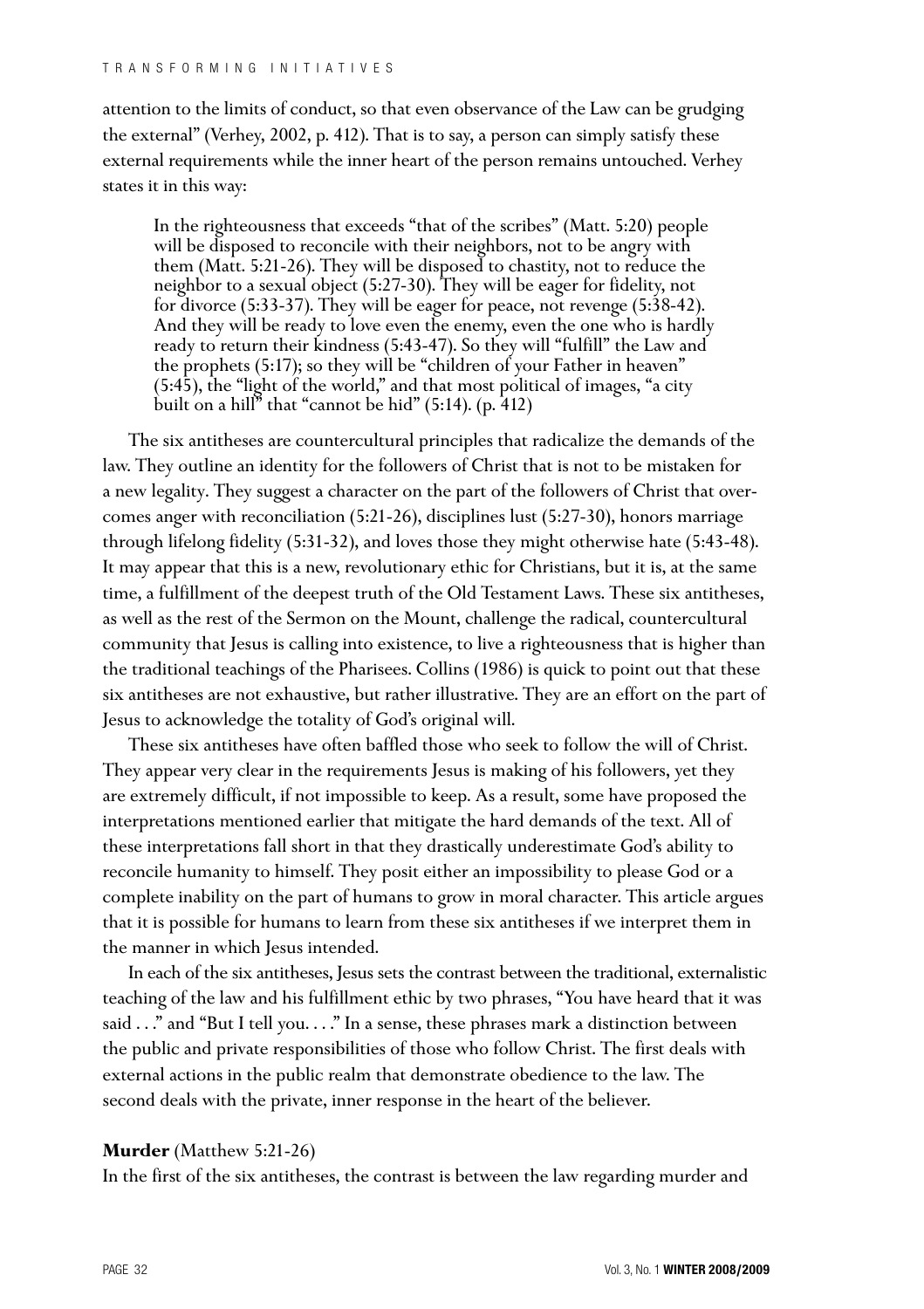the everyday human emotion of anger. The public, or external responsibility for each of us is, "do not murder" (5:21), but Jesus has in mind a private responsibility that each of us should uphold in our everyday lives.

The passage Jesus refers to in 5:21 is Exodus 20:13, the sixth commandment, "You shall not murder." The simple interpretation is that murder means to kill or take someone's life. However, the word translated "to kill" is quite a different word than that which appears here and in Exodus. "Murder" is the correct translation since "the underlying Hebrew (*ratsach,* sometimes translated kill) did not include killing in self-defense, wars ordered by Yahweh, capital punishment following due process of law, or accidental manslaughter" (Bloomberg, 1992/2001, p. 106).

In this passage, Jesus is teaching that not only is the act of murder wrong, but also the internal attitude that lies behind the action. Countless murders have been the result of a crime of passion caused by anger among friends, relatives, or even total strangers. Jesus makes the connection between anger and murder when he says, "But I tell you that anyone who is angry with his brother will be subject to judgment" (v. 22). In short,

> Jesus is not simply saying that anger leads to murder; he is saying that anger is murder.

**The six antitheses are countercultural principles that radicalize the demands of the law. They outline an identity for the followers of Christ that is not to be mistaken for a new legality.**

Some may confuse what Jesus says in the Sermon on the Mount and what Jesus actually does in Matthew 21:12-17 when he drives the moneychangers out of the temple in an apparent rage of anger. This poses one of two possibilities. Either Jesus was a hypocrite, a practice that he often condemned, or there is a different kind of anger that is appropriate in certain situations. Many call what Jesus did with the moneychangers a righteous indignation and favor the interpretation that

supports an appropriate display of anger. Just as murder does not include accidental death or self-defense, we can discern from the actions of Jesus in the temple that the anger he speaks of in 5:22 does not include righteous indignation.

Schrage (1982) suggests in Matthew 5:21-26, Jesus is not simply defining an internal ethic for the way disciples are to treat each other. Instead, this teaching applies to the way in which followers of Christ are to treat everyone. Christians cannot lead double lives, treating the community of believers one way and treating non-believers another. Just as Jesus taught that we cannot serve two masters (Matthew 6:24), neither can we live a life of double standards. Stassen (2005) writes, "The protection of God's command extends not only to brothers and sisters who belong to the church-community but beyond" (p. 93). Intentional ridicule robs a person of their dignity and seeks to make other people despise them. The aim is spiteful destruction of that person's internal and external existence. Some call it character assassination. Jesus tells us that this is murder!

In his approach to the Sermon on the Mount, Stassen (2003) identifies the triadic structure mentioned earlier. In 5:21-26, Stassen (2005) sees the following: "Do not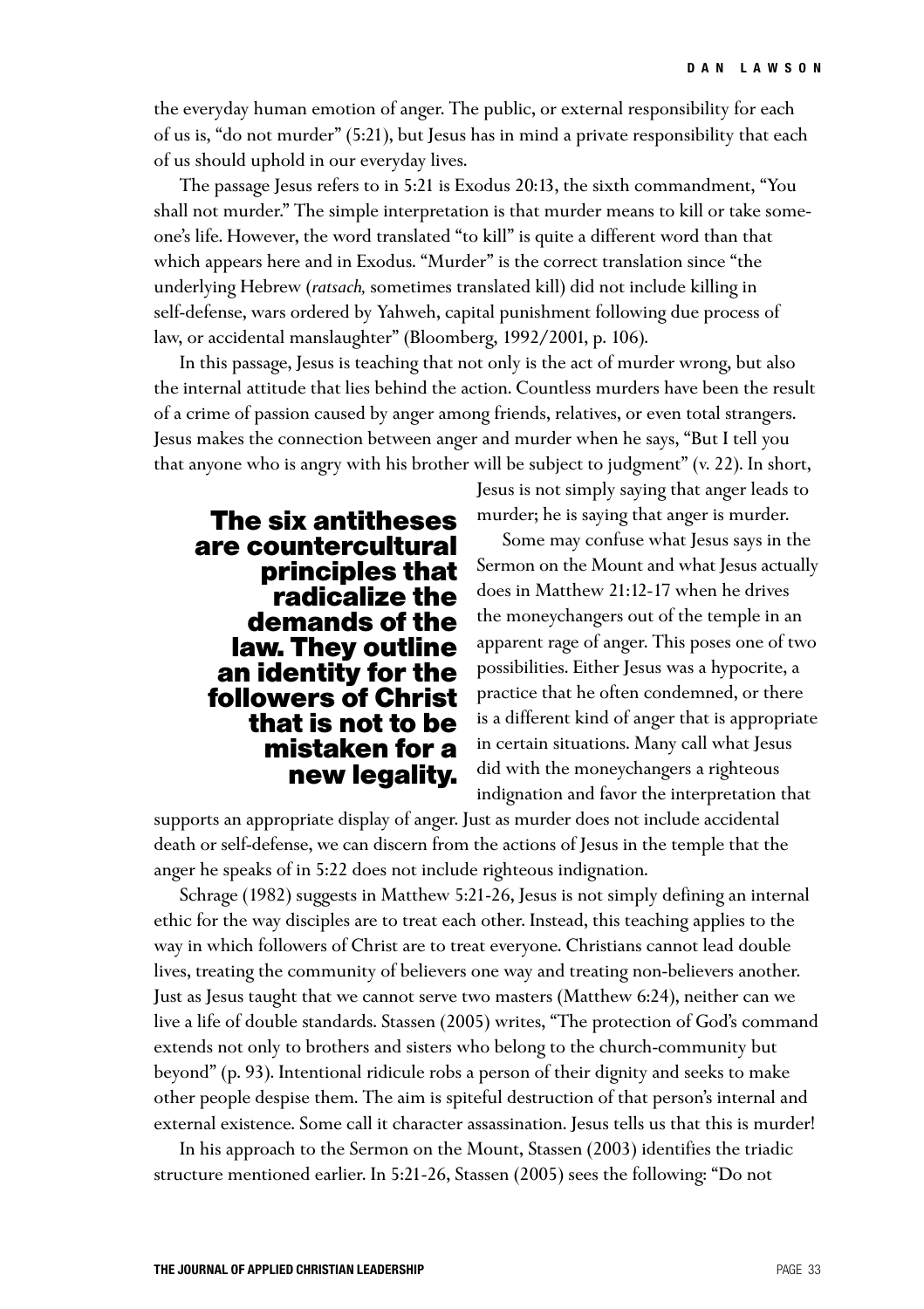murder" (v. 21) is the "traditional piety" (p. 97); "... anyone who is angry with his brother will be subject to judgment" (v. 22) is the "vicious cycle" (p. 97); and the "transforming initiative" (p. 98) is ". . . leave your gift in front of the altar. First go and be reconciled to your brother" (v. 24). Stassen (2003) suggests that if Jesus were actually teaching that we should never become angry, the result would be a high ideal that is too difficult to follow. Instead, Stassen sees Jesus diagnosing "a vicious cycle that leads to judgment, destruction, and murder ..." (p. 272). When a doctor diagnoses an illness that leads to death, action or treatment is necessary. In the same way, Jesus is diagnosing a vicious cycle that leads to destruction and provides a transforming initiative to remedy the diagnosis. Stassen sees verses 23-26 as the transforming initiative. He writes:

It is not merely an illustration, but a new way of deliverance that is neither murder nor anger nor merely their negative prohibition. It is rather a command to take initiatives that transform the relationships from anger to reconciliation. To avoid ever being angry would be an impossible ideal, but to go and be reconciled with a brother or sister is the way of deliverance from anger that fits prophetic prophecies of the reign of God in which peace replaces war. (p. 272)

In this regard, the believer does not just give up anger, but clears away the potential for future anger by going to the person with whom there is conflict and seeking reconciliation.

## *A Leadership Ethic*

We have already established that Jesus is not teaching about murder or even anger, but rather reconciliation. The word Matthew uses for angry is *argizo,* which means "provoking or enraging another, to become exasperated, or to become angry with another" (Winston, 2002, p. 98). How many leaders can say with certainty that they have never become exasperated with an employee or someone under his or her direction? Who can honestly say that they have never become angry?

As we have noted, Jesus is not talking about getting angry, but rather an inner attitude that expresses itself with harsh words and hostility. Not only does anger hurt others, but it also twists, distorts, and wounds the life of the one who is angry. Most will agree that it is destructive; nevertheless, we still get angry. Winston (2002) argues that Jesus is not talking about all anger, but specifically being angry without cause. He illustrates the application to leadership with the example of a leader who gets angry at the sight of an idle employee. If the leader has not attempted to understand why the employee is idle, Winston suggests that the leader is angry without a just cause and in violation of what Jesus is teaching in 5:21-26. As Winston points out, there may be a very good reason why the employee is idle.

Even when we define Jesus' teaching to mean we should not get angry without reason, this admonishment still seems too difficult to accept. We have all jumped to conclusions and gotten angry when it was not justified. How can we live under this admonishment? As noted earlier, Jesus is not giving us a prohibition or renunciation, he is teaching us what to do when our sinful human nature gets the best of us and we get angry without a just cause. Therefore, the transforming initiative for our leadership ethic is simply this: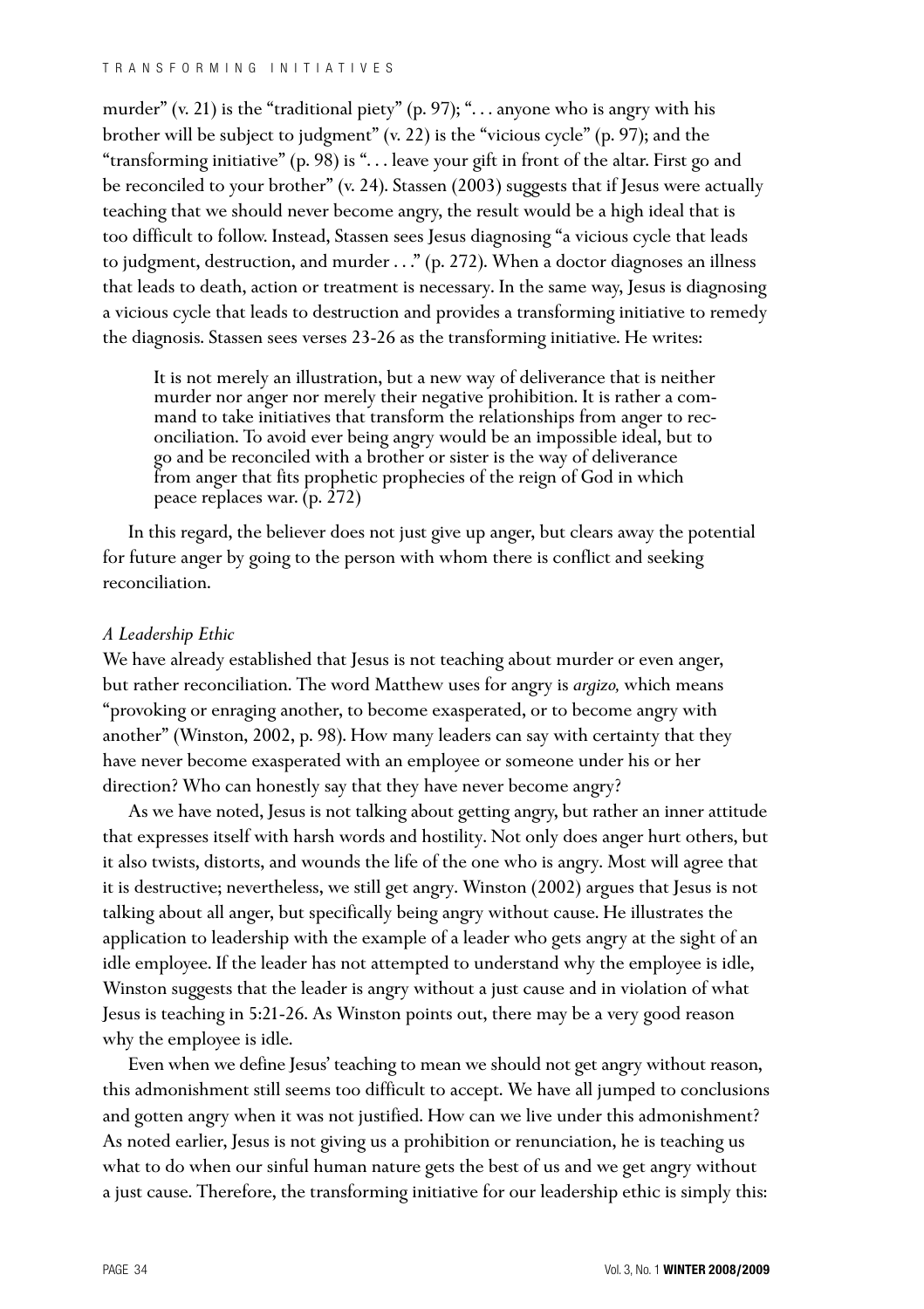keep short accounts. If you are angry with someone, stop what you are doing, even if it is a sacred act of worship before the altar of God. Go to the person with whom you are angry and reconcile. Jesus said it himself: "Settle matters quickly" (v. 25) and do not let anger run its destructive course.

### **Adultery** (Matthew 5:27-30)

At first glance, the second antithesis regarding adultery seems quite drastic. As with the previous antithesis, Jesus is referring to the Ten Commandments, specifically Exodus 20:14, "You shall not commit adultery;" however, we have established that Jesus is not focusing on the prohibition. There is no difficulty in agreeing that adultery is wrong. What seems so drastic is the action that Jesus proposes; "If your right eye causes you to sin, gouge it out and throw it away" (v. 29) or "If your right hand causes you to sin, cut it off and throw it away" (v. 30). Why would Jesus want his followers to mutilate their bodies? As Stassen (2003) pointed out, "literally getting rid of the right eye or right hand would not prevent what causes the sin: one could go on looking with the left eye" (p. 275). This passage makes many people uncomfortable because of the extreme measures Jesus seems to expect. Consequently, they choose to avoid it by calling it radical or absurd. Many commentaries suggest that "cut off" and "throw away" are exaggerations for effect, but what does it mean in practice?

The Pharisees taught that the only way to commit adultery was through the actual act of sexual intercourse with a married person. They are correct according to the literal commandment, but they missed the point. Adultery begins with the act of looking lustfully and culminates in the act itself (Walvoord, Zuck, & Dallas Theological Seminary, 1983/1985). In this passage, Jesus makes it clear that he is not simply talking about a prohibition against the act of adultery, nor does he simply teach that we are to renounce lust. What Jesus is emphasizing is action that eliminates both.

As was identified in the prior antithesis, this passage also has a triadic structure. The traditional teaching is "You shall not commit adultery." Jesus identifies the vicious cycle of lust: "anyone who looks at a woman lustfully has already committed adultery . . ." (v. 28). In other words, lust, when left unchecked, will eventually lead to adultery. In the Greek, *blepon* refers to one who keeps looking beyond a mere passing glance *-*(Bloomberg, 2001). The word here translated as "lust" refers to a continued mental dwelling on the thought rather than a passing temptation. The transforming initiative focuses upon the action necessary to break the vicious cycle. The action imperatives are "gouge it out and throw it away" and "cut it off and throw it away." The question remains, does Jesus expect us to dismember our bodies? His justification suggests we would be better off living with a dismembered body than to have the whole body go into hell (v. 30).

The action imperatives stated by Jesus are quite radical. Guelich (1982) suggests that this teaching represents preventative measures intended to protect oneself from breaking the seventh commandment. In other words, Jesus is commanding us to engage in whatever action is necessary that will deliver us from the vicious cycle of lust, which leads to adultery. Twice Jesus uses the phrase "causes you to sin." The emphasis is not on the eye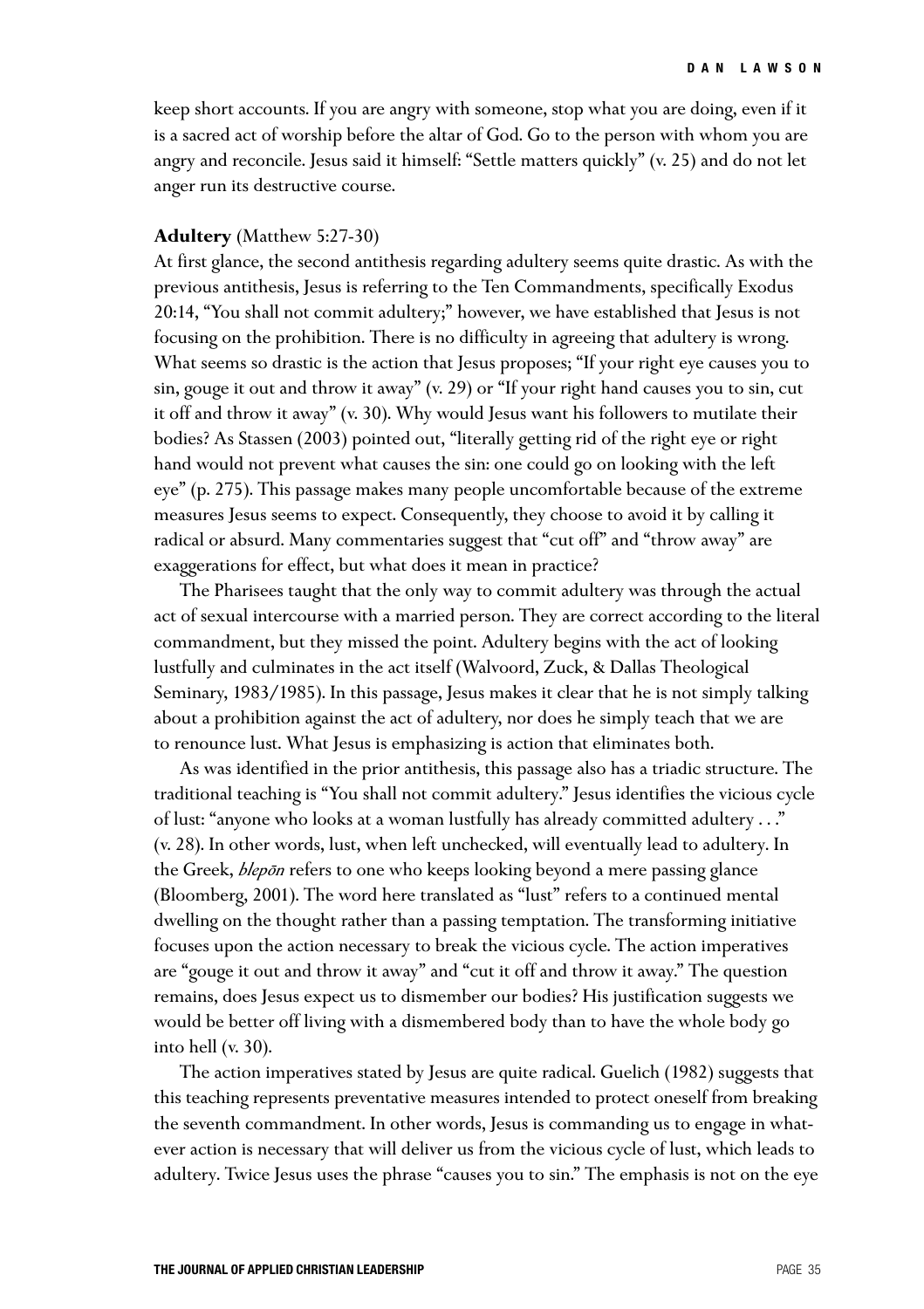or the hand but rather the object that "causes you to sin." One might argue that Jesus did not intend a literal gouging out of the eye or cutting off the hand, but the mention of eye and hand are representative of looking and touching. To paraphrase the passage, if looking causes you to lust, take whatever action is necessary to eliminate looking and if touching causes you to lust, take drastic action to eliminate touching. To be specific, take the initiative to get rid of the practice that causes the vicious cycle of lust. Jesus is not simply suggesting a change of attitude. He is teaching us to change the practice that leads to lust. Guelich goes on to suggest that the only way to meet the requirements of this demand is to form a new type of relationship between men and women.

## *A Leadership Ethic*

How often have we heard of a leader who ended an illustrious career on the sour note of inappropriate sexual action? Perhaps there was no adultery, but in today's workplace, even the insinuation of sexual harassment is enough to severely hamper or even end a leader's career. It seems the higher the level of leadership, the more severe the harm done to both the leader and the victim of the inappropriate sexual activity.

Augsburger (1982) suggests that the Old Testament law applied only to married men, but Jesus broadens the commandment to include single men as well. The purpose is to advocate the need to respect other people with the highest regard. Lust originates in the heart of the individual (Eddlemann, 1955) and the only way to avoid it is with the specific intent to do so. Eddlemann writes, "Christ did not call for actual mutilations of the body, but rather mastery of it" (p. 54).

Winston (2002) argues that this passage is not limited to men only. He sees this passage as "commanding leaders to control lustful thoughts toward employees" (p. 104). Lust is a powerful emotion that quickly moves from thought to action. It does not remain in the mind only, but compels the person who is entertaining thoughts of lust to take action toward the person they desire. Therefore, Jesus is teaching that we must bring lust under control.

The transforming initiative for our leadership ethic from this passage is to keep a pure thought life. Adultery is scandalous, and it never occurs without premeditation. If looking or touching cause thoughts of lust, take immediate action to eliminate those things that create the lustful thoughts. In so doing, you will be able to maintain a thought life that is pure, and which focuses upon the things of God as well as your leadership responsibilities. Thoughts of lust quickly crowd out all other thoughts and consume the mind. Just as you cannot serve two masters, you cannot, at the same time, entertain thoughts of lust and maintain your God-given responsibilities as a leader.

## **Divorce** (Matthew 5:31-32)

Few ethicists address these two verses in their discussion of the Sermon on the Mount. Most simply skip these verses and treat them as if there were not there. It might be plausible to suggest that these two verses are an afterthought Jesus tosses in as a continuation of the previous section. Bloomberg (2001) suggests that these two verses follow naturally after the preceding section in that sexual sin usually leads to divorce.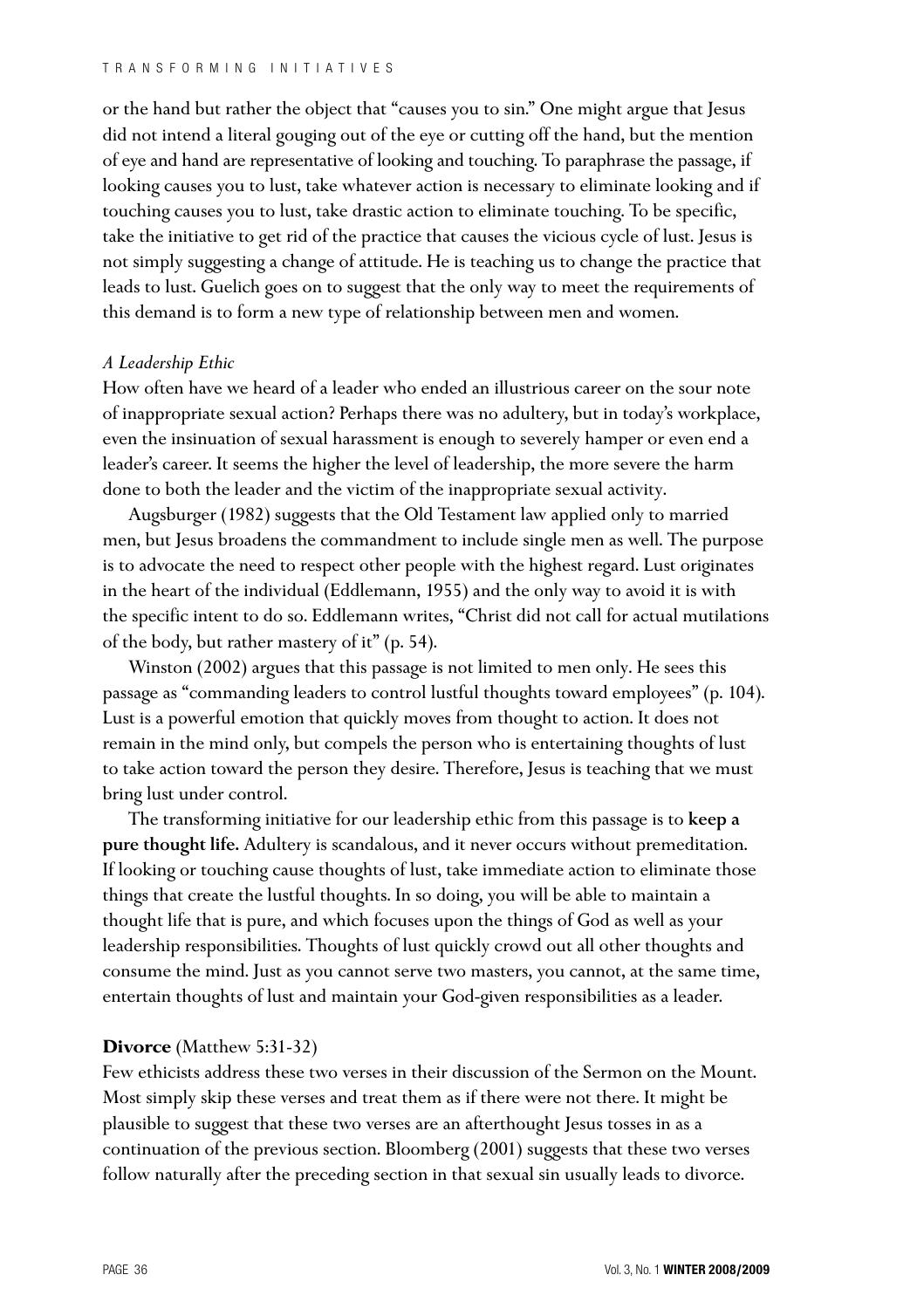To say that these verses are an afterthought, however, humanizes the mind of Christ and minimizes his divinity. Furthermore, the organization of the entire Sermon on the Mount is well constructed. To suggest that this is a random afterthought of the previous section is to suggest that Jesus is incapable of the mental aptitude evident in the remainder of the sermon. In short, there must be a reason why Jesus included these two verses in the midst of his teaching on ethics.

Even Stassen's (2003) triadic structure falls short in interpreting these two verses. Stassen recognizes divorce as the traditional teaching. He names the vicious cycle as divorce and remarriage, which causes adultery. However, Stassen acknowledges that, in the literary structure of the passage, there is no transforming initiative. In the absence of a transforming initiative, Stassen constructs one by borrowing from the teachings of Paul in 1 Corinthians 7:10-11 wherein Paul states that his teaching comes from the Lord.

## **Just as you cannot serve two masters, you cannot, at the same time, entertain thoughts of lust and maintain your Godgiven responsibilities as a leader.**

Paul recognizes the same traditional teaching on divorce, and the same vicious cycle that leads to adultery, but Paul adds a transforming initiative of reconciliation between the married couple. Stassen believes that since Paul acknowledges that his teaching comes from the Lord, reconciliation must be the missing transforming initiative of Matthew 5:31-32. He claims that reconciliation was likely a part of Jesus' teaching on divorce, but by the time Matthew got around to writing

his Gospel, the male dominated society had eliminated reconciliation from the teaching in order to preserve the male prerogative to divorce. Even if this were true, however, the teaching, as it now appears, still prohibits divorce regardless of a male prerogative. Furthermore, this argument ruthlessly damages the textual credibility of Matthew's Gospel. It is likely there is another transforming initiative contained in this passage, albeit somewhat implied. Let us examine the passage more closely to discern the ethic Jesus is teaching.

The ancient Jewish leaders held two different interpretations regarding matters of divorce. The followers of Hillel considered it permissible for a husband to divorce his wife for any reason. Those following Shammai believed divorce was permissible only when there was a major offense (Walvoord et. al, 1985). Jesus, however, teaches that God views marriage as indissoluble, "except for marital unfaithfulness" (v. 32). Bloomberg (2001) recognizes that Jesus holds his followers to a higher standard than the traditions of the Jewish leaders. In the Jewish tradition, divorce was legislated but never banned. Jesus bans divorce altogether, except for cases of marital unfaithfulness. Since there is a stark contrast between Jesus and the traditional Jewish teaching, it is worth the effort to understand why Jesus would allow the traditional practice to continue.

The Greek word Matthew uses for unfaithfulness is *porneais,* which has four meanings: (a) a single act of adultery, (b) unfaithfulness during the period of betrothal, (c) marriage between near relatives, or (d) continued promiscuity (Walvoord et. al, 1985). At least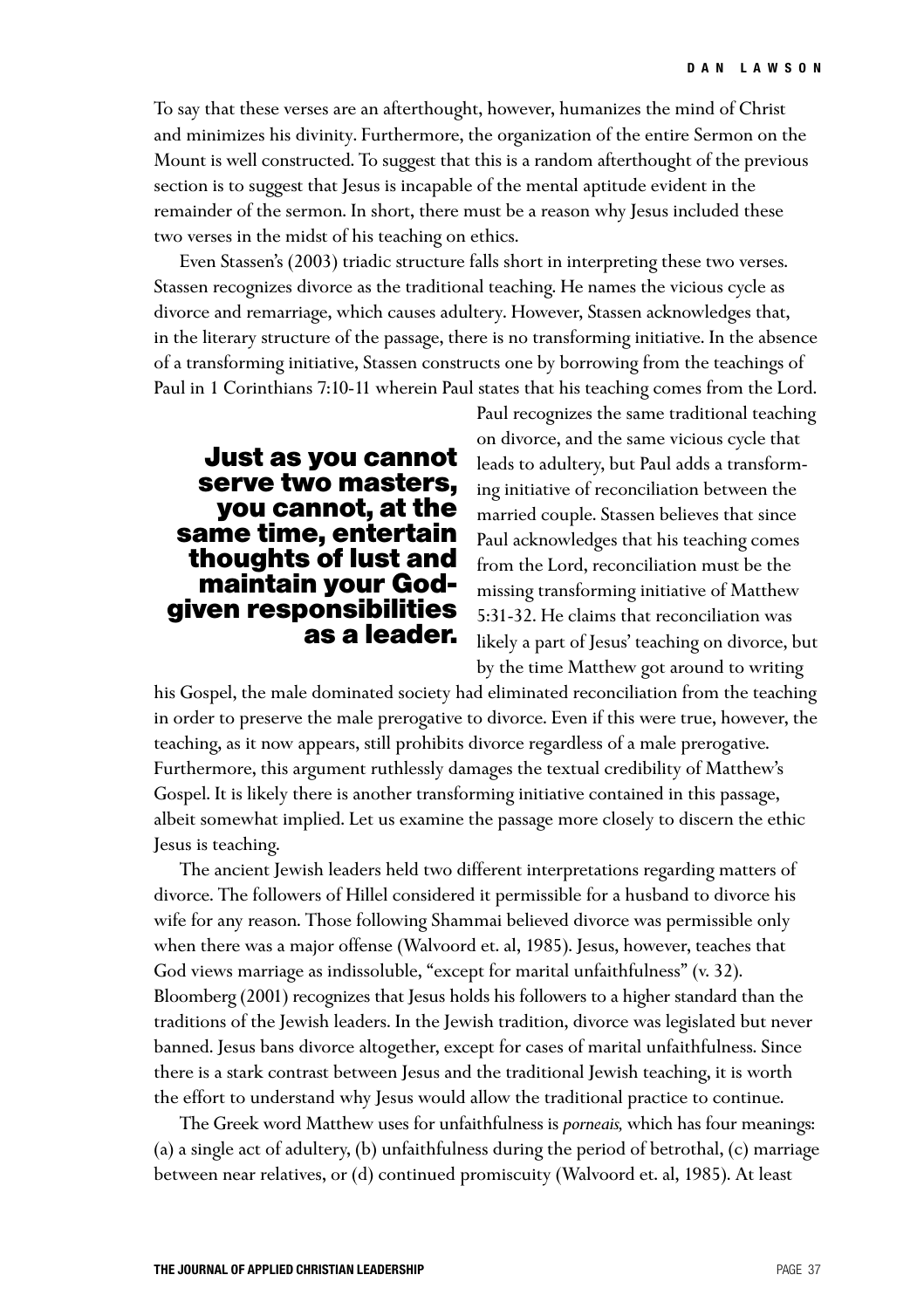three of these meanings involve conjugal infidelity, which constitutes a severing of the marriage contract. This suggests that Jesus is teaching an obligation to marriage that goes beyond all offenses with the only exception of sexual infidelity. In this way, Jesus is fulfilling the original intent of the law and expecting his disciples to adhere to a standard beyond that of the scribes and Pharisees (5:20). If we are to follow this line of thought, the implied transforming initiative is to respect your marriage. The traditional teaching allowed men to divorce their wives for any reason, but Jesus does not want his followers to violate the marriage relationship frivolously. Richards (1991) tells us, "This example also calls us to examine motives in marriage and our level of commitments in relationships" (p. 607). In short, there must be a deep abiding commitment to marriage for life.

## *A Leadership Ethic*

If we are to interpret these verses to mean that the leader must have a strong commitment to marriage, what does this passage teach for the unmarried leader? It is absurd to suggest that someone must marry before he or she can lead. However, a strong marriage can be a significant benefit to the leader. When the leader has a strong marriage, he or she is less likely to be guilty of lust mentioned in the second antithesis. Is it possible, however, to draw a leadership ethic from these two verses that applies to all leaders, married or unmarried?

There is a phrase in this passage that most, if not all, ethicists and commentators overlook. Jesus teaches, "anyone who divorces his wife, except for marital unfaithfulness, *causes her to become an adulteress"* (v. 32) (emphasis mine). In other words, Jesus is teaching that a frivolous abuse of the marriage commitment causes the spouse to fall into adultery as well, something the law clearly prohibits (Exodus 20:13). This is to say, the irresponsible actions of one person can cause another to sin. Not only would a reckless divorce cause the spouse to sin, but also Jesus tells us that anyone who marries the divorced person is also guilty of adultery.

The intent here is not to argue the particulars of divorce and remarriage. As we have already established, the Sermon on the Mount is not about prohibitions or renunciations, but rather a higher standard of living that fulfills God's original intent for his people. Perhaps the more appropriate transforming initiative that provides us with a leadership ethic is that our irresponsible actions negatively affect others. The leader must always be aware that his or her actions impact more than his or her personal life; but followers are influenced and affected by what he or she does as well, and the ramifications of that impact often extend to those with whom their followers come into contact.

By way of illustration, consider a long line of ice skaters linked hand in hand in an activity that ice skaters call cracking the whip. The leader of the line makes only small movements and adjustments, but these small movements result in a drastic whipping action for the people at the end of the line. The moral is simple, and leaders must always keep in mind that even small actions by the leader can have an enormous impact on followers. This is especially true when the leader is guilty of irresponsible or immoral actions.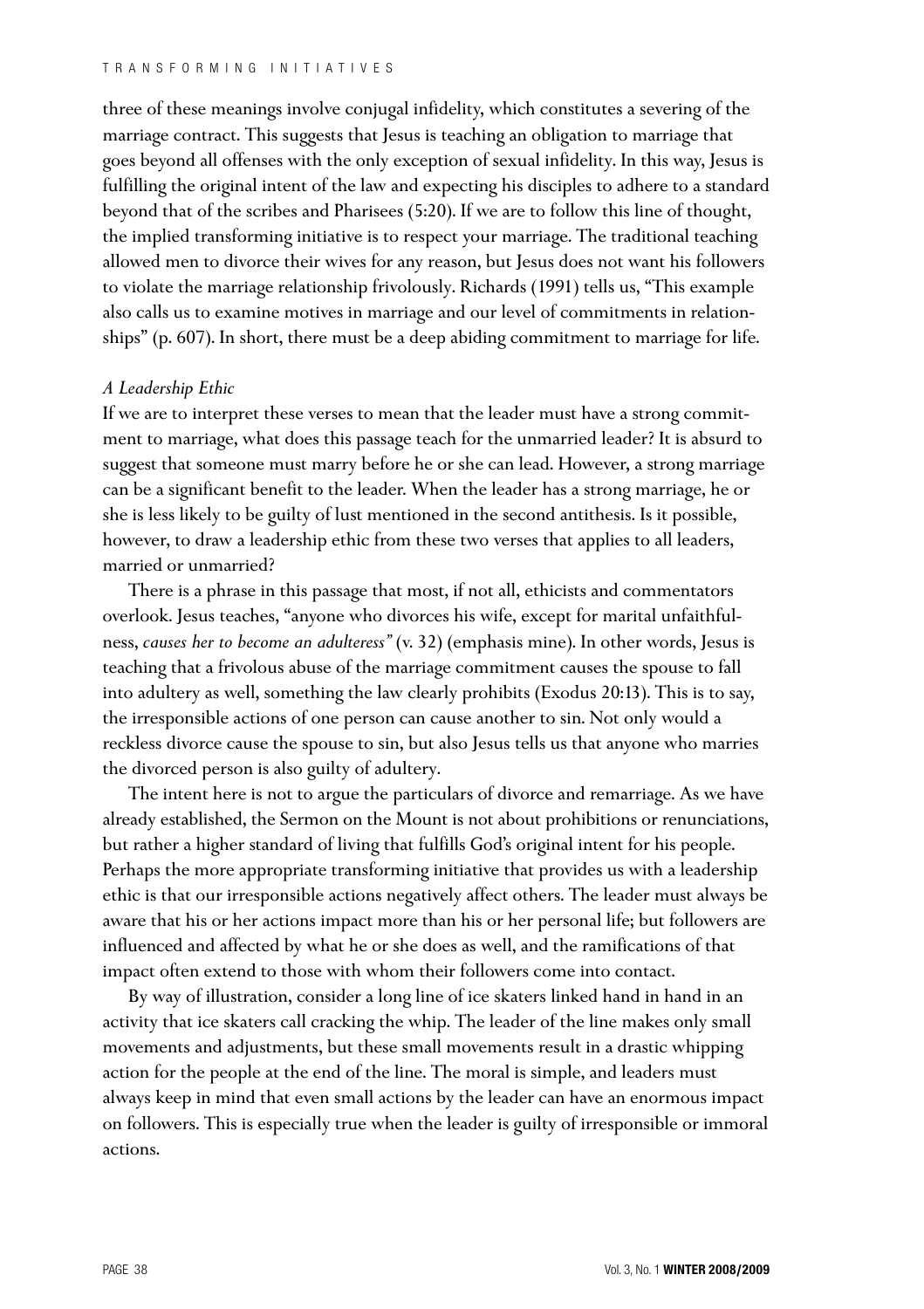### Oaths (Matthew 5:33-37)

The fourth of the six antitheses deals with oaths. Unlike those before it, this antithesis comes from the Levitical and Deutero laws (Lev. 19:12; Deut. 23:21). In the traditional teaching, God is warning the people that they are not to swear falsely and they are to be quick in paying their vows to him. Notice the prohibition is not against swearing an oath, but against swearing falsely and breaking an oath to God. Walvoord et al. (1985) wrote this about oaths:

The Pharisees were notorious for their oaths, which were made on the least provocation. Yet they made allowances for mental reservations within their oaths. If they wanted to be relieved of oaths they had made by heaven . . . by the earth . . . by Jerusalem, or by one's own head, they could argue that since God Himself had not been involved their oaths were not binding. (p. 2:31)

Jesus is objecting to this practice of the Pharisees by teaching that oaths should not be necessary at all. The basis for oaths is actually a relationship of distrust, deceit, and manipulation (Stassen, 2003). To make the practice worse, a deceitful person would invoke God, or some symbol referring to God, as a witness in order to manipulate others into accepting his or her deceit. Eventually oath taking became a practice more often aimed at avoiding a promise than keeping it (Hagner, 1993).

Stassen (2003) identifies the traditional teaching in this passage as "do not break your oath" (v. 33). The vicious cycle he identifies is the practice of "using an invocation of God who is faithful to betray those who give their trust" (Stassen, 2003, p. 278). The transforming initiative Stassen identifies is "let your yes be yes and your no be no" (v. 37). In other words, the way to avoid the deceit and distrust of oaths designed with an escape clause is to simply tell the truth (Keener, 1997). Truthfulness, rather than deceit, is the fulfillment of God's original intent.

Unfortunately, many in the Christian church have reduced this teaching to a legalistic prohibition against swearing an oath. Some even go so far as to teach that it is a sin to swear an oath. It is important to notice that Jesus is not emphasizing a prohibition or a renunciation. His emphasis is upon telling the truth at all times and in every situation. The reason Jesus gives for total truthfulness is that "anything beyond this comes from the evil one" (v. 37).

### *A Leadership Ethic*

The leadership ethic drawn from this transforming initiative is quite obvious: always tell the truth. Winston (2002) asks if it would really be necessary to have so many attorneys and all the legal documentation they generate each year if everyone practiced this leadership ethic. Covey (1989) includes this principle in his *The 7 Habits of Highly Effective People.* It is his recommendation that leaders carefully consider their words before making promises lest they make promises they cannot keep. In a similar fashion, Winston writes, "Jesus calls leaders and supervisors to be careful in what they promise and then to always fulfill what they promise" (p. 105). When the leader is always honest, followers quickly learn to trust and respect the leader. Winston proceeds to make a very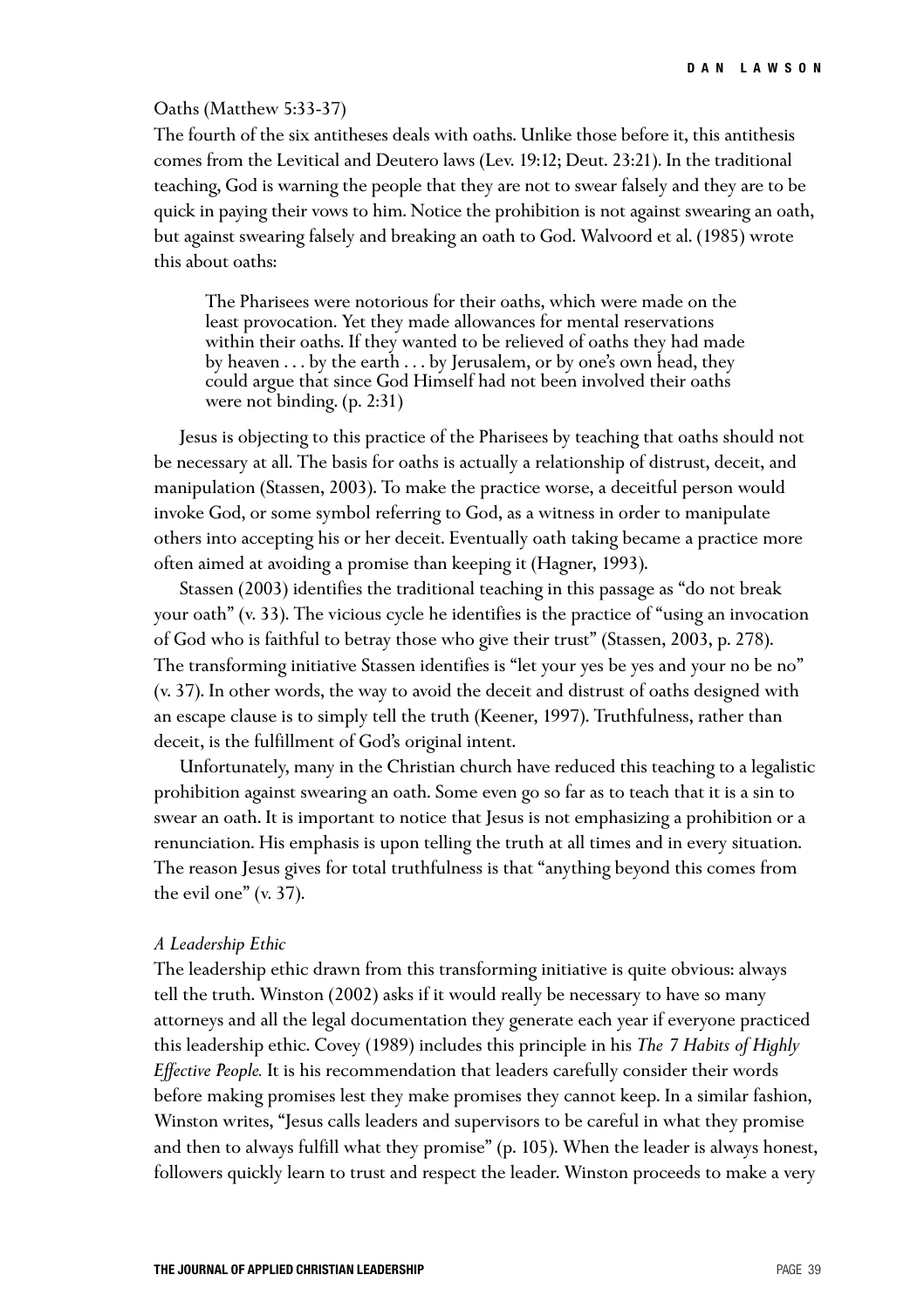good point. He reflects upon an earlier lesson wherein Jesus taught His disciples that they (we) are like "a city on a hill" (5:14). Just as the light from a city on a hill "cannot be hidden," so, too, is the example of the Christian leader. He writes,

Christian leaders must not exaggerate, or allow others to exaggerate for them. For the world will judge Christians by what they say, what they do, and what they permit. And ultimately, what others think of Christian leaders they will also attribute to Christ. (p. 108)

## An Eye for an Eye (Matthew 5:38-42)

The fifth of the six antitheses deals with revenge. In this teaching, Jesus once again refers to Exodus. The traditional teaching comes from Exodus 21:23-25: "But if there is serious injury, you are to take life for life, eye for eye, tooth for tooth, hand for hand, foot for foot, burn for burn, wound for wound, bruise for bruise. . . ." In other words, the punishment should fit the crime. Jesus is pointing out, however, that the vicious cycle the traditional teaching leads to is "violence for violence."

How often have we heard the stories of escalating "violence for violence" in the Middle East? Lebanese Hezbollah captures and kills a handful of Israeli soldiers. The cycle of violence immediately escalates as Israel bombs civilian populated areas in Lebanon. Violence always begets more violence.

A number of commentators recognize the transforming initiative in this passage to be peacemaking. Hagner (1993) emphasizes "the true disciple does more than is expected . . . . The conduct of the disciple is filled with surprise for those who experience it" (p. 132). Betz (1995) elaborates:

The original purpose of the talio principle was to limit, or even eliminate, revenge by revising the underlying concept of justice. . . . The talio principle is closely related to the ethical principle of the Golden Rule. . . . The Golden Rule as an ethical principle considers and recommends preventive initiatives to be taken after the offense has occurred and instead of the expected revenge, so as to break up the cycle of violence and counterviolence. (p. 281-281)

Stassen (2003) points out that many interpret this passage as a call to renounce the right to take revenge. This places the emphasis, however, back on the vicious cycle. Each of the transforming initiatives we have looked at thus far has focused on something positive. As this article has repeatedly pointed out, the repeated pattern of transforming initiatives in the Sermon on the Mount is not a prohibition or a renunciation. Strecker (1988) argues that the transforming initiative is not a renunciation, but rather peacemaking. In this regard, the theme becomes "restitution rather than revenge" (Stassen, 2003, p. 280).

A peculiar phrase many find confusing occurs in verse 38. Jesus states: "Do not resist an evil person." After all, Jesus resisted evil by confronting it directly. Should Christians not resist evil men? Some, such as Guelich (1982), suggest that this comment is limited to legal proceedings in a court of law, but this does not fit well with the context of the passage. Clarence Jordan (1972) hits upon a viable solution when he recognizes an alternative translation, "do not resist by evil means" (p. 69). Ferguson (1979), Hagner (1993), and Lapide (1986), among others, have a similar interpretation. Hagner goes so far as to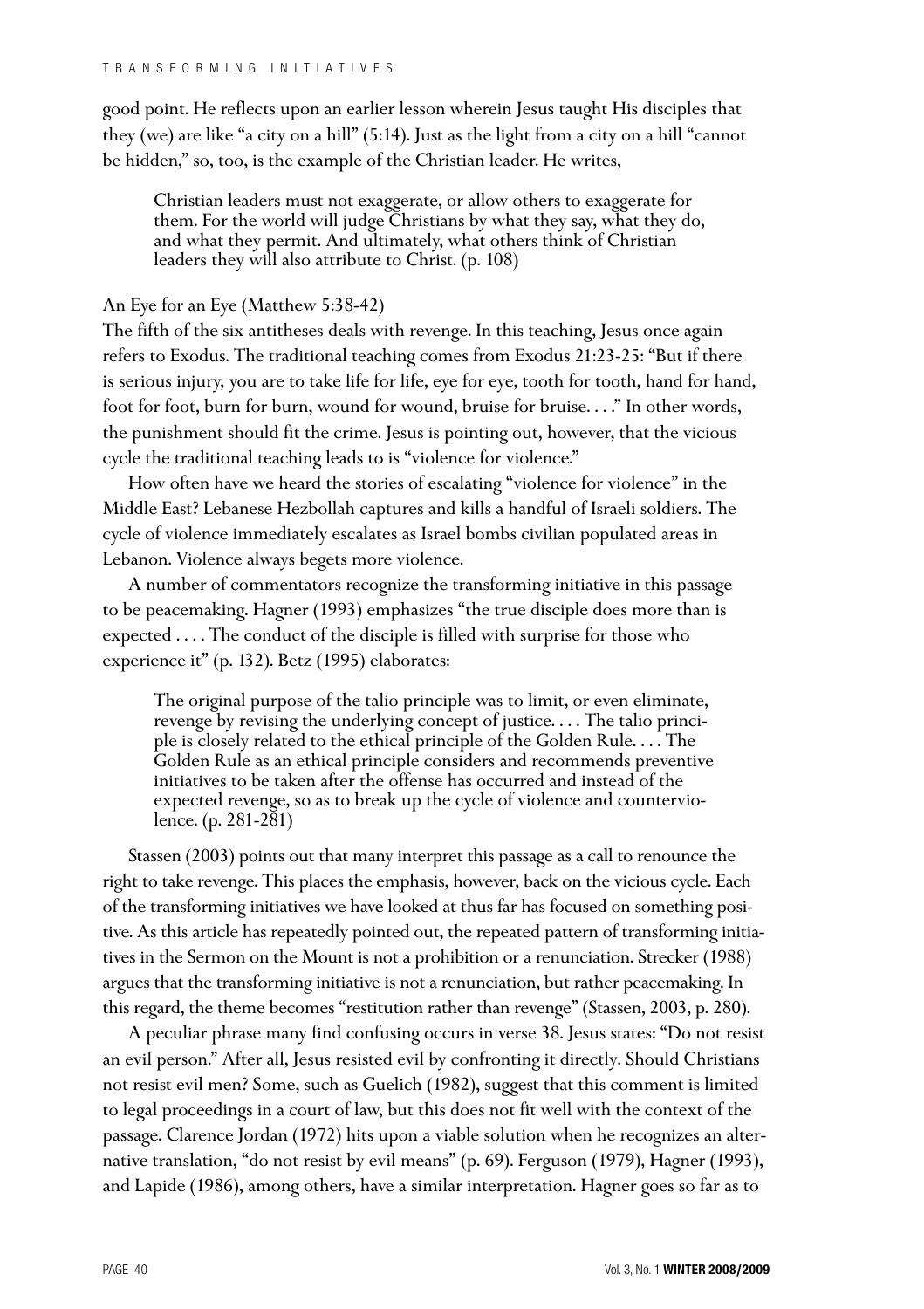suggest the translation, "do not render evil for evil" (p. 131). This approach suggests that we are not to practice violence for violence, but it does not suggest that we are to give up nonviolent resistance, nor does it suggest that we are to give up our rights in complete submission. Romans 12:17-21, Luke 6:27-36, and 1 Thessalonians 5:15 are passages that also support this interpretation.

This approach, as Winston (2002) points out, does not fit well with Jesus' violence in driving the moneychangers out of the temple. Jesus also drove demons out of people, a form of spiritual violence against the demons. Furthermore, Winston points to Ephesians 6:10-18, which encourages the believer to prepare for battle.

Many Christians have legalized this passage to the point that they believe Jesus is teaching total pacifism, while others suggest that there is a proper time for violence, battle, and resisting evil. Verhey (2002) suggests that the emphasis of this passage is forgiveness:

To forgive, however, is not simply to ignore the offense—or to ignore the offender, treating the brother or sister as a stranger. The guidelines insist both on the offended individual's responsibility to undertake the process of reconciliation and on the church's responsibility for communal discernment and judgment. (p. 428)

In this argument, Verhey extends the teaching to an obligation not only to forgive when someone imposes a wrong, but also to go to the extra effort of reconciliation. Collins (1986) tells us that "the intention is certainly to draw a contrast between juridically directed conduct and the voluntary conduct of the disciples of Jesus" (p. 233). This emphasizes a stark contrast between law and grace. The Christian duty goes beyond that of his or her legal obligation. Jesus himself resisted the temptation to wield his divine power in the passion narrative. "Thus the death of Jesus exemplifies the same character qualities that are taught as normative for Jesus' disciples in Matthew 5" (Hays, p. 322).

#### *A Leadership Ethic*

This passage provides the Christian leader with a lot to think about. Often the leader is the target of criticism, verbal attacks, and spite. When something goes wrong in an organization, everyone looks for someone to blame. If the leader is following the leadership principles taught by Christ, to quote a famous president, "The buck stops here." Augsburger (1982) points out that Jesus called his disciples to be salt and light to the world, and yeast in the loaf of bread. As such, we are not to dominate and force others into submission, but rather to bring about change by the influence of our presence.

The transforming initiative of this passage indicates that we are to be peacemakers who go above and beyond legal and technical responsibility. This kind of influence can literally change the behavior of the one making inappropriate demands or venting improper hostilities. Covey (2002) tells the story of a middle level manager whose boss made inappropriate demands with little or no explanation. Rather than getting angry and responding by doing as little as possible, this man tried to anticipate his boss's needs. Not only did he provide what the boss asked for, he also went beyond the demand by providing an analysis, and/or additional supporting information. In short, the boss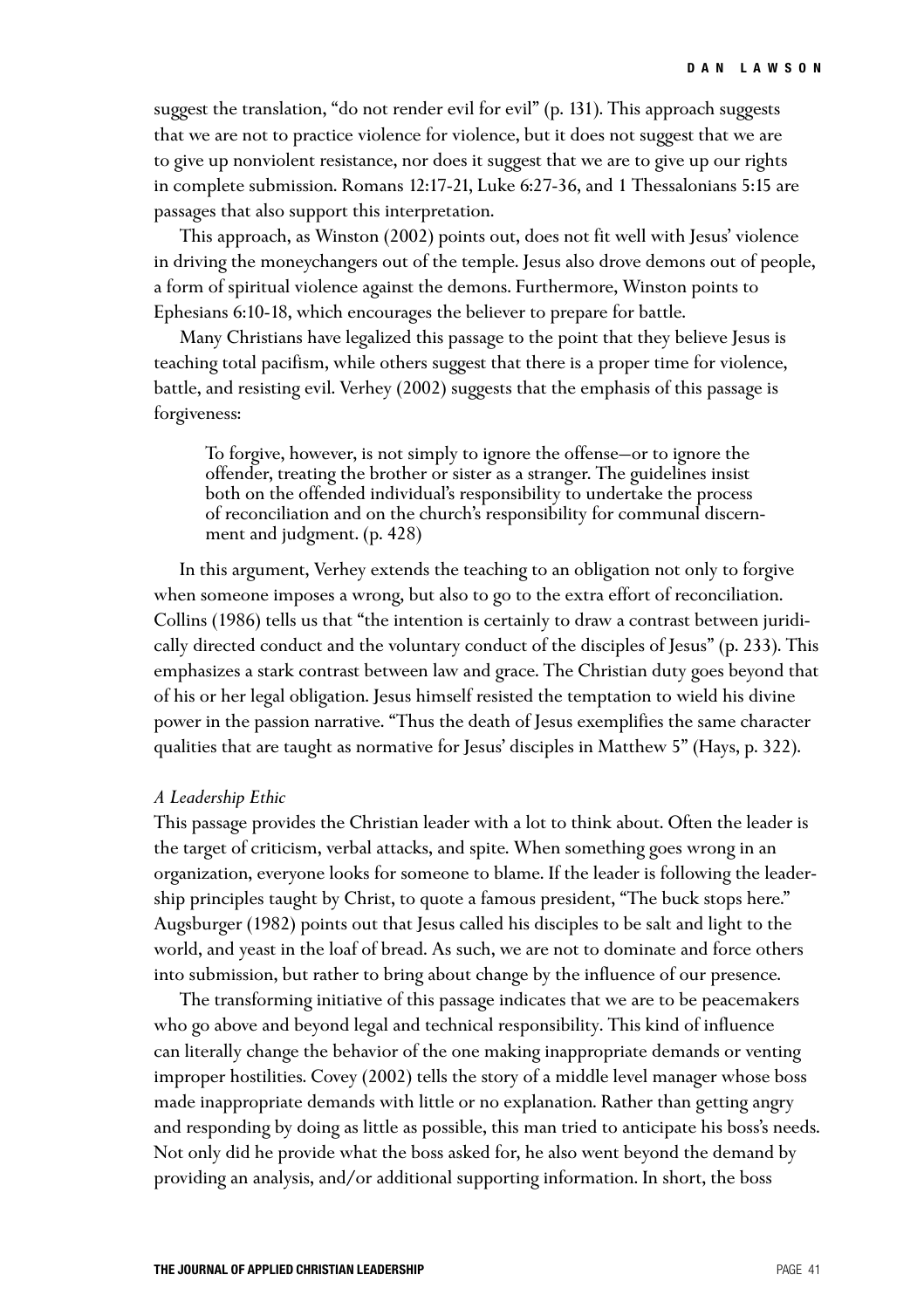received all he asked for and more. As a result, the boss came to appreciate the extra work and was, in Covey's words, drawn into the middle manager's circle of influence. Eventually, the boss would not do anything without first consulting this middle manager. The real leader in this scenario was not the boss but the middle manager who looked beyond the hostility of his boss and went the extra mile.

History is replete with examples of leaders who went the extra mile even when it meant they had to endure attacks and persecution. They did the right thing because it was the right thing to do, not because of some legal requirement, but because it was within their character to do so. As Winston (2002) points out, Carnegie gave away 90 percent of his income near the end of his life. Carnegie often said "his gain came from what he gave, not from what he made" (Winston, p. 111).

There is a story about Abraham Lincoln during his term as president of the United States. One of his opponents was particularly vehement in his attacks toward Lincoln. A cabinet member asked Lincoln why he did not retaliate for these attacks. Lincoln responded by telling a story of a dog owned by a widow who lived down the street when Lincoln was a boy. Every month, during the full moon, the dog would howl at the moon all night. After relating the story, Lincoln turned back to his work. The cabinet member asked the meaning of the story, to which Lincoln replied, "The moon just kept shining." The moral of the story is simple. As a leader, you will be unjustly accused and criticized. The leadership ethic drawn from this transforming initiative is to be a peacemaker with your opponents, and do more than is expected of you.

## **Love Your Enemies** (Matthew 5:43-48)

The last of the six antitheses is, perhaps, a continuation of the fifth. In fact, some ethicists commenting on the Sermon on the Mount treat the fifth and sixth antitheses as one passage and one topic, i.e., to be a peacemaker. This passage, however, does emphasize Jesus illustrating that "the real standard for correctly interpreting the law is the law of love" (Schrage, p. 148). This brings a climax to the six antitheses and underscores the teaching that perfection does not come through a shallow, outward obedience of the law, but through the law of love. It is through the law of love that the followers of Christ can emulate God the Father (v. 48).

The command to love your neighbor is taken from Leviticus 19:18; however, there is no mention anywhere in the Old Testament commands to "hate your enemy." Some suggest this phrase appears as an inference in Psalm 25:17-19, or Psalm 139:21. The Pharisees taught the Jews to love those near and dear to them, but to hate Israel's enemies. The implication of this Pharisaic teaching suggests that hatred is God's means of judging our enemies (Walvoord et al., 1985).

Once again, Jesus begins with the traditional teaching and enunciates a higher ethical expectation for his followers. Stassen (2003) suggests this section is unlike the other antitheses in that the vicious cycle appears third in the triadic structure rather than second. He believes this to be an intentional altering of the triadic structure to emphasize the climax of the six antitheses. The transforming initiative is "love your enemies" (v. 44), while the vicious cycle indicates that loving only those who love you back makes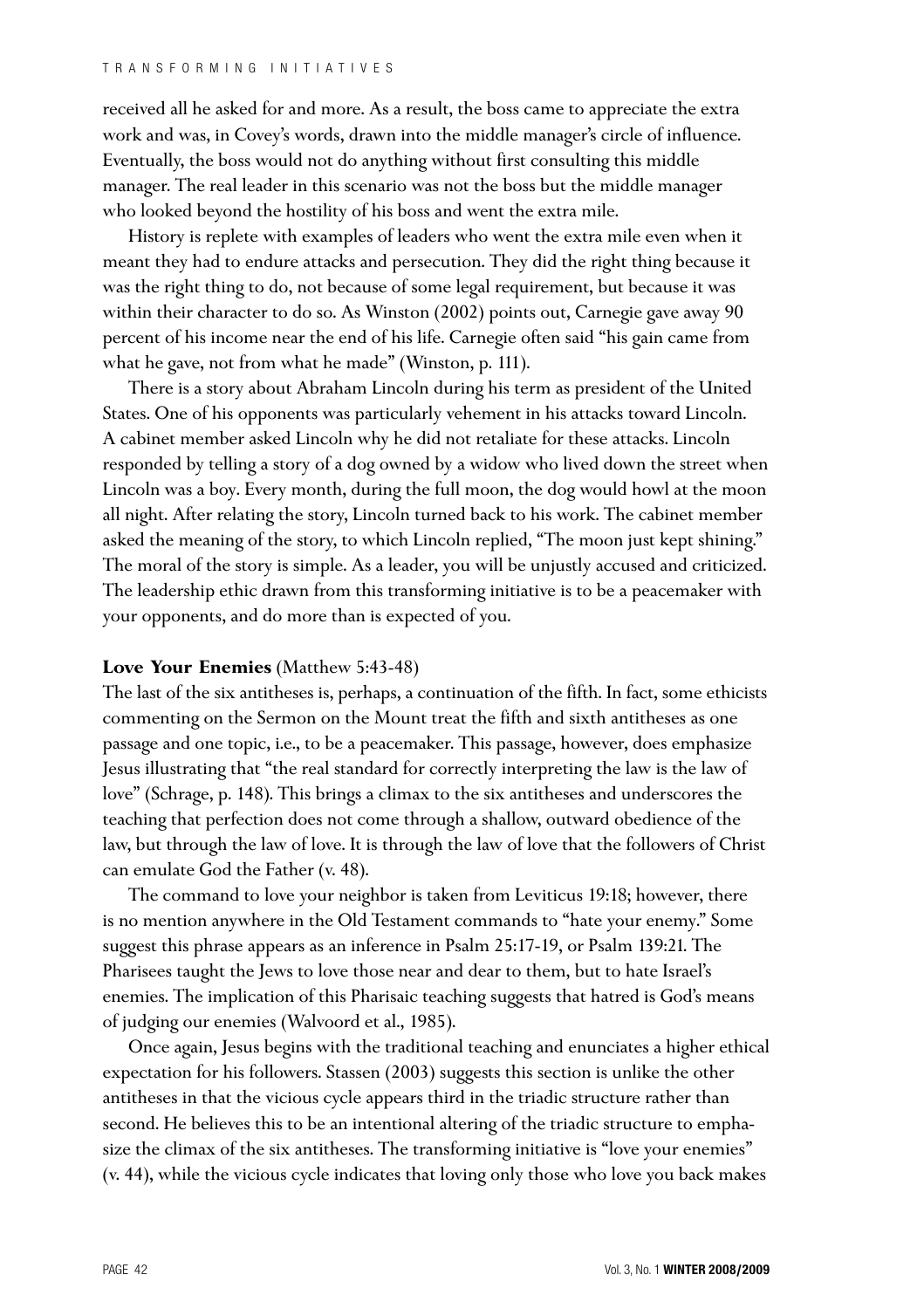you no better than the tax collectors or Gentiles. The latter is a cutting remark against the Pharisees and their traditional teaching (Stassen, 2003; Walvoord et al., 1985). By loving only those who love you back, "you can expect no reward from God—you are not living in the gracious breakthrough that is the reign of God" (Stassen, p. 282).

Richard Horsley (1987) provides an interesting interpretation of this passage as he seeks to define what Jesus means by the word "enemy." He argues the term *echthroi*  ("enemies," v. 44) does not refer to foreign or military enemies, but only to "personal enemies" whom he identifies as other residents of small Palestinian villages. These villagers often found themselves pitted against one another for scarce economic resources. Since they are unable to express their resentment against the ruling power, for fear of harsh punishment, "subject peoples tend to vent their frustration in attacks against one another" (p. 255). His approach has direct application to today's small business owners who view

## **The command to love your neighbor is taken from Leviticus 19:18; however, there is no mention anywhere in the Old Testament commands to "hate your enemy."**

one another as competition. By taking this approach, Horsley believes the primary focus of Jesus' teaching was to encourage the poor peasants to stop squabbling with one another and start cooperating for their mutual economic benefit. However, with this interpretation, Horsley suggests "love your enemies" is not a general ethical principle, nor can it be applied in war and/or conflict between nations (Horsley, 1986).

Horsley's (1986, 1987) approach has intriguing implications; however, Hays (1996) offers several objections to Horsley's argument. The context of the passage offers no support that indicates Jesus was talking about squabbling villagers. In fact, the immediate context would suggest Jesus is talking about loving "those who persecute you" (v. 44). The term *echthroi,* in biblical Greek, often refers to national or military enemies. Finally, this approach "seeks to reconstruct the hypothetical meaning of the saying in the lifetime of the Jesus of history, as opposed to its meaning within the setting of Matthew's Gospel" (Hays, p. 328). This article has argued for a proper interpretation of the Sermon on the Mount cast in the context of Matthew's Gospel, as well as examples from the life of Christ.

As a climatic end to the six antitheses (Hays, 1996), Stassen (2003) believes the summarizing explanation is so that we can "be perfect . . . as your heavenly Father is perfect" (v. 48). However, Stassen does not believe that this means we must live up to "an ideal of moral perfection" (p. 282). Instead, Jesus is pointing to the creative care that God has for the just as well as the unjust. Schrage (1982) wrote, "It does not mean painstaking fulfillment of the law as in pietistic perfectionism, nor does it refer to an elitist double standard. It should be interpreted in the sense of Hebrew *tamin* and *shalim* as meaning 'whole, without division'" (p. 149). Hays suggests the point of this verse is that "the community of Jesus' disciples is summoned to the task of showing forth the character of God in the world. That character is nowhere more decisively manifested than in the practice of loving enemies (5:44-45)" (p. 329).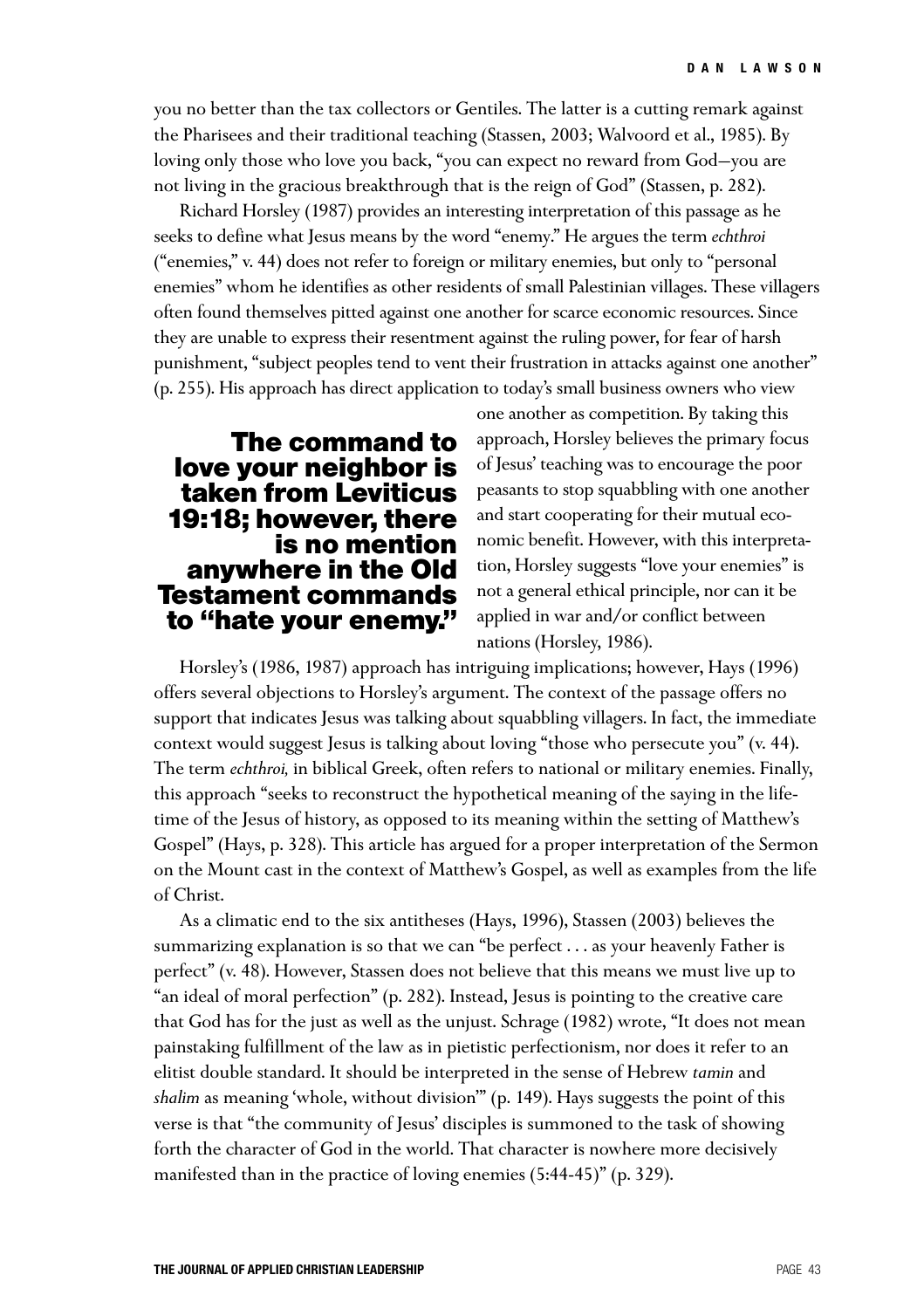## *A Leadership Ethic*

The prevailing attitude in the corporate arena today seems more of a mind-set to crush the opposition, rather than love your opponent. The transforming initiative from this passage, however, stands in opposition to this carnal mind-set. Jesus teaches a leadership ethic from this particular transforming initiative that encourages the Christian leader to love those who oppose him or her. Winston (2002) relates an encouraging story from a time when he was in the printing business. There was a small fire in his printing company, which did not do a lot of damage, but did merit mention on the 6:00 p.m. news. By 6:30 that evening, Winston received a phone call from a major competitor offering the assistance of one of his printing presses while Winston made repairs for the damage done by the fire. Winston responded to this caring action:

The competitor's action showed love and concern. . . . I can tell you from that moment on, my attitude toward the competitor was one of support and concern. Our two firms later worked together on joint ventures that benefited both our firms, and especially our mutual customers. (p. 116)

This illustration provides a great example of the leadership ethic Jesus is teaching in Matthew 5:43-47: love your enemies, even when they are competitors in business.

## **CONCLUSION**

The Sermon on the Mount provides us with many more leadership ethics, which extend beyond the scope of this article. The focus of this article is the six antitheses, which, when taken together, form a unity for Christian ethics. Maston (1967) summarized it well:

Those who are committed to follow Jesus, however, are not to withdraw from the world and live in isolation. There is a sense in which they are liberated from the world, but, in turn, they are sent back into the world to pervade, to persevere, to reveal, to heal (Matt. 5:13-16). This means, among other things, that the teachings of Jesus which are directed primarily to His disciples are to be carried by them into the world, and to be applied by them to the structures of society. (p. 165)

In a summary to his comments on the Sermon on the Mount, Collins (1986) makes a similar statement. He writes, ". . . the Sermon describes man in communion with the Father and with Jesus" (p. 236), as well as in relationship with others. This underlines the intent of this article to find the leadership ethics taught by Jesus in the six antitheses of the Sermon on the Mount, and to apply those ethics in a contemporary setting that demonstrates the Christian leader's relationship with God and others. We have discovered six leadership ethics drawn from the transforming initiatives of the six antitheses.

- 1. Keep short accounts with other people and settle disputes and conflicts quickly before they escalate.
- 2. Keep a pure thought life. Eliminate the temptation of illicit sexual thoughts toward others.
- 3. Respect marriage, and/or, your irresponsible actions can adversely affect others.